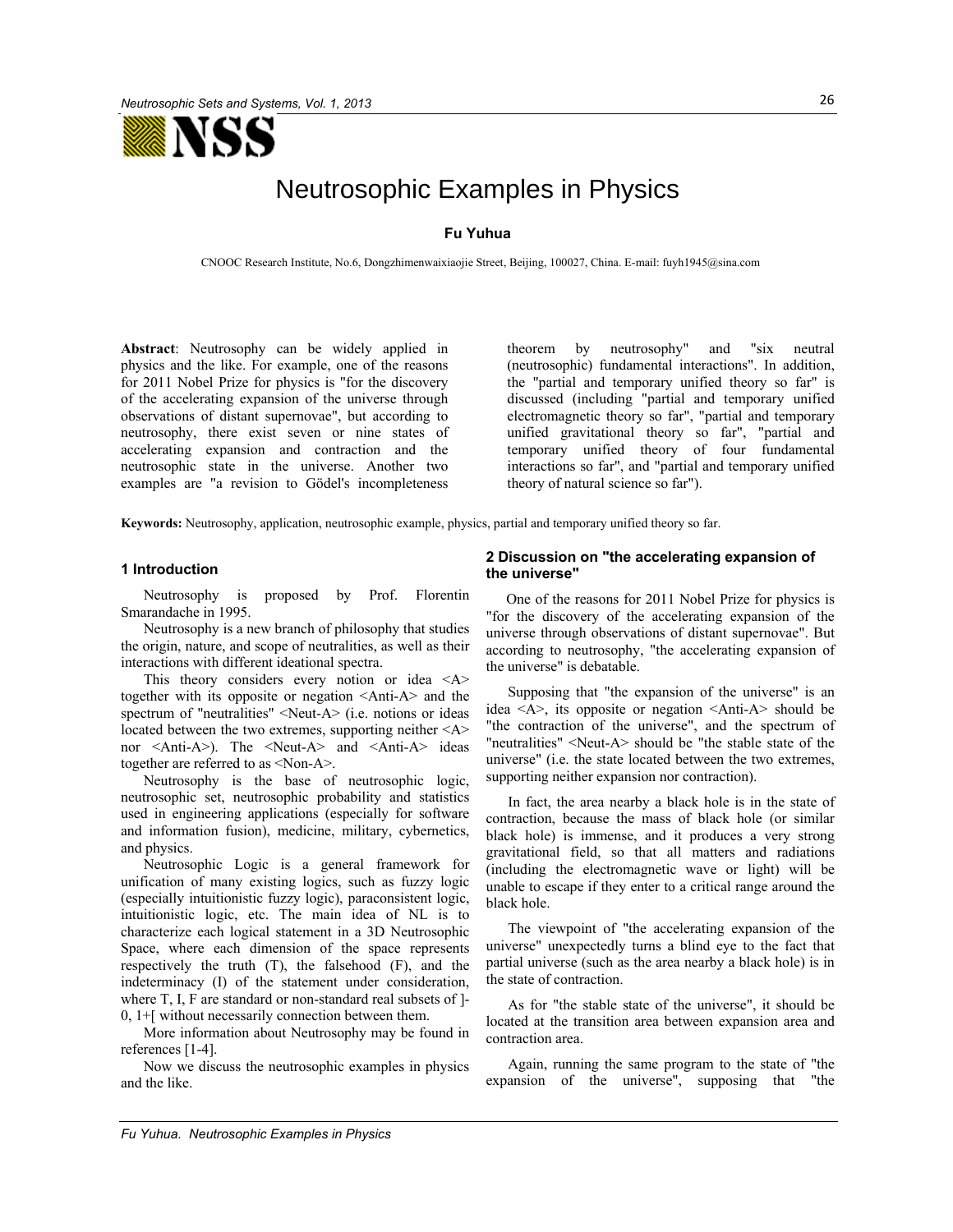accelerating expansion of the universe" is an idea  $\langle A \rangle$ , its opposite or negation <Anti-A> should be "the decelerating expansion of the universe", and the spectrum of "neutralities" <Neut-A> should be "the uniform expansion of the universe" (i.e. the state located between the two extremes, supporting neither accelerating expansion nor decelerating expansion).

Similarly, running the same program to the state of "the contraction of the universe", it can be divided into three cases: "the accelerating contraction of the universe", "the decelerating contraction of the universe", and "the uniform contraction of the universe".

To sum up, there exist seven states in the universe: accelerating expansion, decelerating expansion, uniform expansion, accelerating contraction, decelerating contraction, uniform contraction, and stable state.

In addition, according to neutrosophy, another kind of seven states is as follows: long-term expansion, short-term expansion, medium-term expansion, long-term contraction, short-term contraction, medium-term contraction, and stable state.

It should be noted that, the stable state can be also divided into three cases, such as: "long-term stable state", "short-term stable state", and "medium-term stable state"; thus there exist nine states in the universe.

Considering all possible situations, besides these seven or nine states, due to the limitations of human knowledge, there may be other unknown states.

From this example we can see that, all of the absolute, solitary and one-sided viewpoints are completely wrong. But with the help of neutrosophy, many of these mistakes may be avoided.

## **3 A revision to Gödel's incompleteness theorem by neutrosophy**

According to reference [4], the main contents of the revision are as follows.

As well-known, neutrosophy paves the way to consider all possible situations. But we can see that in the proof of Gödel's incompleteness theorem, all possible situations are not considered.

First, in the proof, the following situation is not considered: wrong results can be deduced from some axioms. For example, from the axiom of choice a paradox, the doubling ball theorem, can be deduced, which says that a ball of volume 1 can be decomposed into pieces and reassembled into two balls both of volume 1. It follows that in certain cases, the proof of Gödel's incompleteness theorem may be faulty.

Second, in the proof of Gödel's incompleteness theorem, only four situations are considered, that is, one proposition can be proved to be true, cannot be proved to be true, can be proved to be false, cannot be proved to be false and their combinations such as one proposition can neither be proved to be true nor be proved to be false. But those are not all possible situations. In fact, there may be many kinds of indeterminate situations, including it can be proved to be true in some cases and cannot be proved to be true in other cases; it can be proved to be false in some cases and cannot be proved to be false in other cases; it can be proved to be true in some cases and can be proved to be false in other cases; it cannot be proved to be true in some cases and cannot be proved to be false in other cases; it can be proved to be true in some cases and can neither be proved to be true, nor be proved to be false in other cases; and so on.

Because so many situations are not considered, we may say that the proof of Gödel's incompleteness theorem is faulty, at least, is not one with all sided considerations.

In order to better understand the case, we consider an extreme situation, where one proposition as shown in Gödel's incompleteness theorem can neither be proved, nor disproved. It may be assumed that this proposition can be proved in 9999 cases, only in 1 case it can neither be proved, nor disproved. We will see whether or not this situation has been considered in the proof of Gödel's incompleteness theorem.

Some people may argue that, this situation is equivalent to the one where the proposition can neither be proved, nor disproved. But the difference lies in the distinction between the part and the whole. If one case may represent the whole situation, many important theories cannot be applied. For example the general theory of relativity involves singular points; the law of universal gravitation does not allow the case where the distance r is equal to zero. Accordingly, whether or not one may say that the general theory of relativity and the law of universal gravitation cannot be applied as a whole? Similarly, the situation also cannot be considered as the one that can be proved. But, this problem may be easily solved with the neutrosophic method.

Moreover, if we apply the Gödel's incompleteness theorem to itself, we may obtain the following possibility: in one of all formal mathematical axiom systems, the Gödel's incompleteness theorem can neither be proved, nor disproved.

If all possible situations can be considered, the Gödel's incompleteness theorem can be improved in principle. But, with our boundless universe being ever changing and being extremely complex, it is impossible "considering all possible situations". As far as "considering all possible situations" is concerned, the Smarandache's neutrosophy is quite good, possibly, the best. Therefore this paper proposes to revise the Gödel's incompleteness theorem into the incomplete axiom with Smarandache's neutrosophy.

Considering all possible situations with Smarandache's neutrosophy, one may revise the Gödel's Incompleteness theorem into the incompleteness axiom: Any proposition in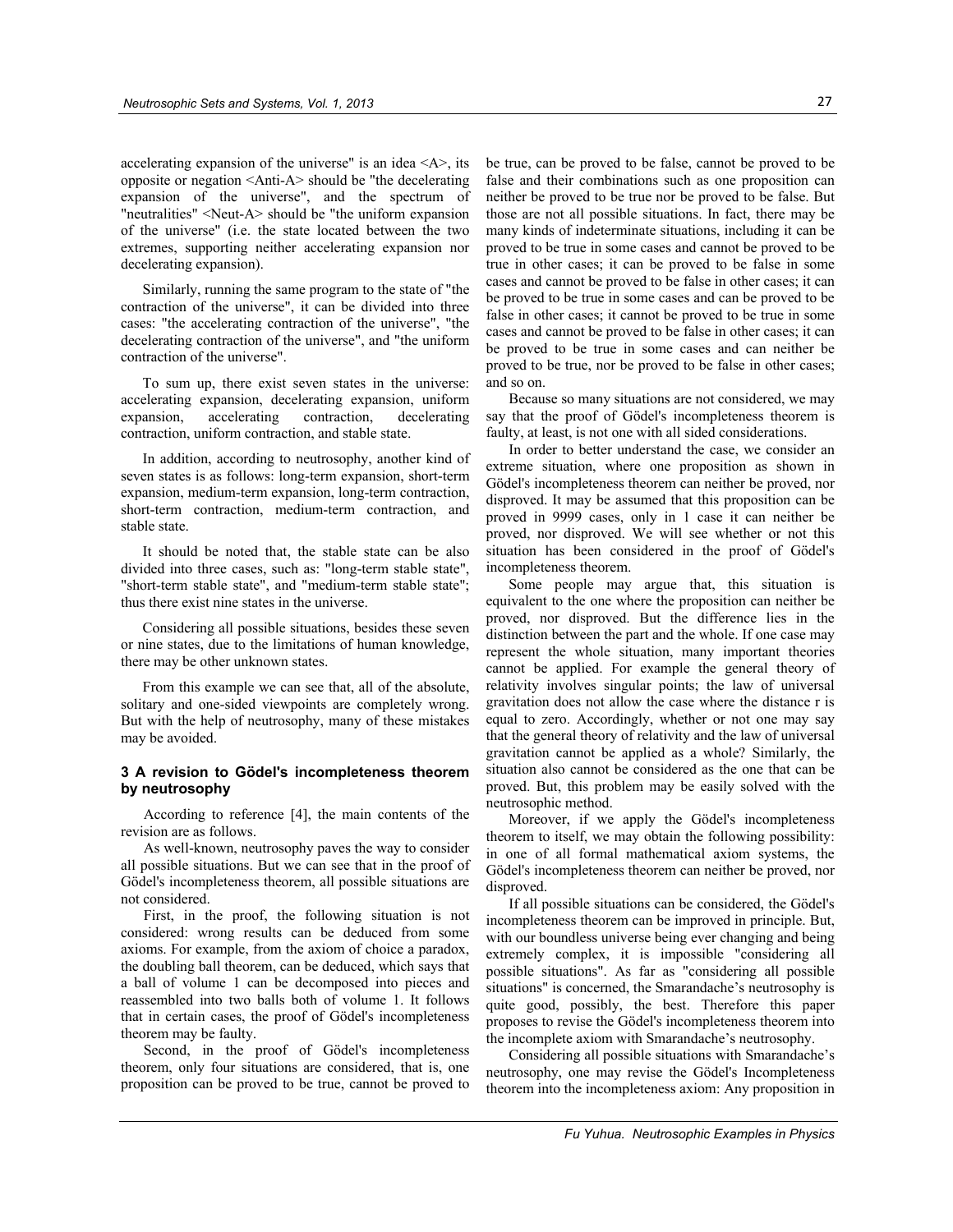any formal mathematical axiom system will represent, respectively, the truth (T), the falsehood (F), and the indeterminacy (I) of the statement under consideration, where T, I, F are standard or non-standard real subsets of  $\vert$ - $0, 1 + 1$ .

# **4 Six neutral (neutrosophic) fundamental interactions**

As well-known, according to the present understanding, there are four fundamental interactions or forces: gravitational, electromagnetic, weak and strong interaction.

While, in accordance with the neutrosophy theory that between an entity and its opposite there exist intermediate entities, thus besides the existing four fundamental interactions there must exist six neutral (neutrosophic) fundamental interactions (as six new forms of fundamental interaction). For example, between strong interaction and weak interaction there exists intermediate interaction, namely neutral (neutrosophic) strong-weak fundamental interaction (NSW fundamental interaction), it neither strong interaction nor weak interaction, but something in between. Similarly, considering other five pairs of opposite interactions: strong and electromagnetic fundamental interaction, strong and gravitational fundamental interaction, weak and electromagnetic fundamental interaction, weak and gravitational fundamental interaction, and electromagnetic and gravitational fundamental interaction respectively, other five neutral (neutrosophic) fundamental interactions are as follows: neutral (neutrosophic) strong-electromagnetic fundamental interaction (NSE fundamental interaction), neutral (neutrosophic) strong-gravitational fundamental interaction (NSG fundamental interaction), neutral (neutrosophic) weak-electromagnetic fundamental interaction (NWE fundamental interaction), neutral (neutrosophic) weakgravitational fundamental interaction (NWG fundamental interaction) and neutral (neutrosophic) electromagneticgravitational fundamental interaction (NEG fundamental interaction).

Thus, there may be ten fundamental interactions all together.

#### **5 Several unified theories**

Whether or not the unified theory can be existed? According to neutrosophy, there are three cases as follows: the unified theory can be existed, the unified theory cannot be existed, and the neutrosophic case (such as the "partial and temporary unified theory so far").

Now we discuss the "partial and temporary unified theory so far" .

What is the "unified theory"? In 1980, Stephen Hawking once claimed, physicists have seen the outline of "final theory", this theory of everything can express all

laws of nature with a single and beautiful mathematical model, perhaps that it is so simple and can be written on a T-shirt.

In other words, for any field, the strict "unified theory" refers to that all the laws of this field can be expressed in a single mathematical model.

If following this concept to understand the strict "unified theory", we have to say, such a "unified theory" is simply cannot be existed. In other words, there is only "partial and temporary unified theory so far".

Now we discuss that the strict "unified electromagnetic theory" cannot be existed.

# **5.1 Why the strict "unified electromagnetic theory" cannot be existed and applying least square method to establish "partial and temporary unified electromagnetic theory so far"**

It might be argued that Maxwell's equations are "unified electromagnetic theory". Facing with this argument, we ask three questions. First, whether or not all the electromagnetic laws can be included or derived by Maxwell's equations? Second, whether or not the later appeared high temperature superconductivity problem and the like can be solved by Maxwell's equations? Third, whether or not the faster-than-light (FTL) problems can be solved by Maxwell's equations? If negative answers

were given to these three questions, then it should be acknowledged that Maxwell's equations are not strict "unified electromagnetic theory", but only "partial and temporary unified electromagnetic theory".

Based on the same reason, the "theory of the unified weak and electromagnetic interaction" cannot be existed, and there is only "partial and temporary theory of the unified weak and electromagnetic interaction so far".

Now we establish the "partial and temporary unified electromagnetic theory so far".

First of all, for any field, applying least square method to establish this field's "partial and temporary unified theory so far" (the corresponding expression is "partial and temporary unified variational principle so far").

Supposing that for a certain domain  $\Omega$ , we already establish the following general equations

$$
F_i = 0 \quad (i = 1, 2 \rightarrow n) \tag{1}
$$

On boundary V, the boundary conditions are as follows

$$
B_j = 0 \quad (j = 1, 2 \rightarrow m) \tag{2}
$$

Applying least square method, for this field and the domains and boundary conditions the "partial and temporary unified theory so far" can be expressed in the following form of "partial and temporary unified variational principle so far"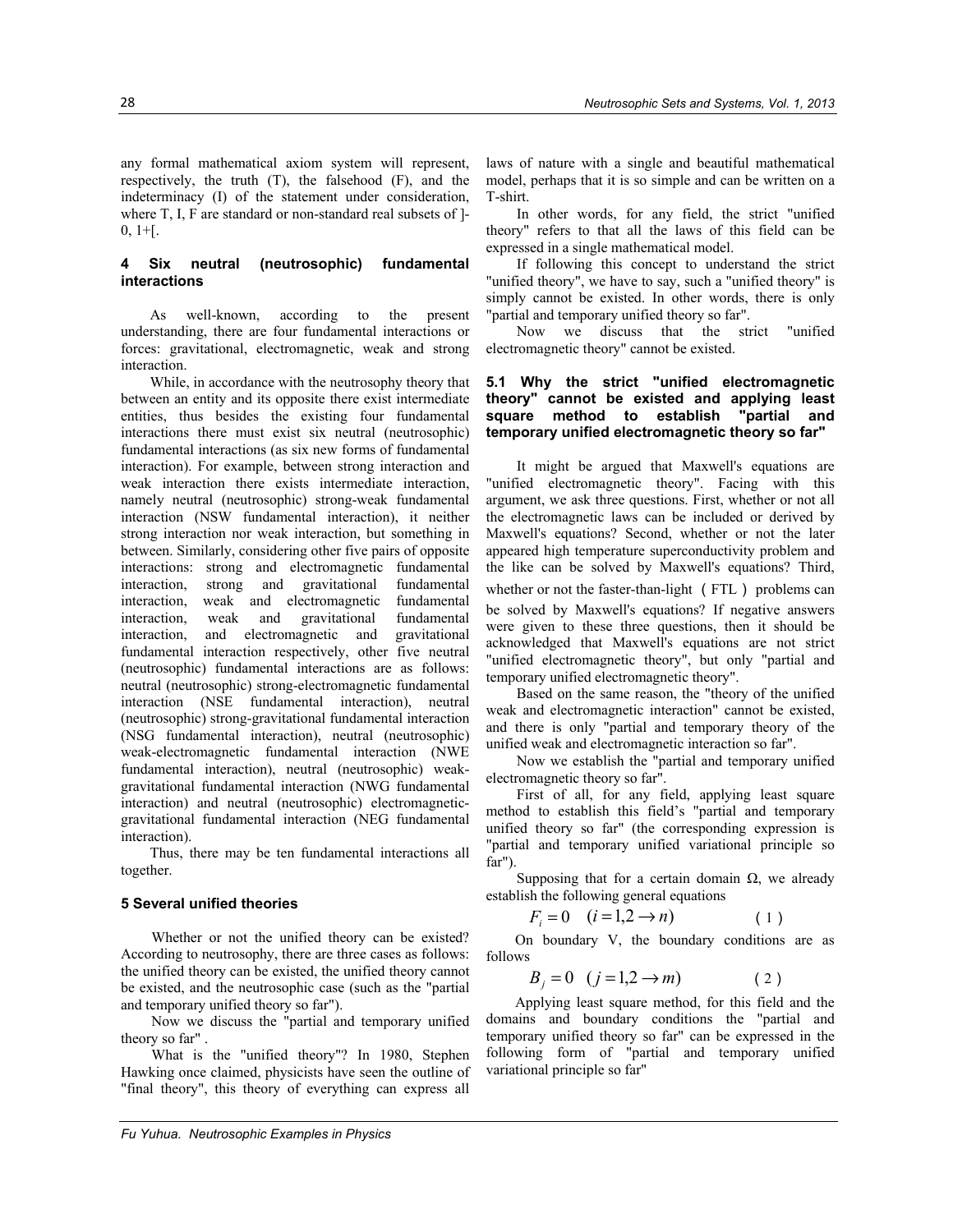$$
\Pi = \sum_{1}^{n} W_{i} \int_{\Omega} F_{i}^{2} d\Omega + \sum_{1}^{m} W_{j} \int_{V} B_{j}^{2} dV = \min_{0} \quad (3)
$$

where:  $\min_0$  was introduced in reference [5], indicating the minimum and its value should be equal to zero.  $W_i$ and  $W_i'$  are suitable positive weighted constants; for the simplest cases, all of these weighted constants can be taken as 1. If only a certain equation is considered, we can only make its corresponding weighted constant is equal to 1 and the other weighted constants are all equal to 0.

By using this method, we already established the "partial and temporary unified water gravity wave theory so far" and the corresponding "partial and temporary unified water gravity wave variational principle so far" in reference [6]; and established the "partial and temporary unified theory of fluid mechanics so far" and the corresponding "partial and temporary unified variational principle of fluid mechanics so far" in reference [7].

Some scholars may said, this is simply the application of least square method, our answer is: the simplest way may be the most effective way.

It should be noted that, due to that time we cannot realize that the strict "unified theory" cannot be existed, therefore in references [6] and [7], the wrong ideas that "unified water gravity wave theory", "unified water gravity wave variational principle", "unified theory of fluid mechanics" and "unified variational principle of fluid mechanics" were appeared. Now we correct these mistakes in this paper.

It should also be noted that, Eq.(2) can be included in Eq.(1), therefore we will only discuss Eq.(1), rather than discuss Eq.(2).

Now we write Maxwell's equations as follows

 $F_1 = 0$ , in domain  $\Omega_1$ 

where:  $F_1 = \nabla \bullet D - \rho$ 

$$
F_2 = 0 \, , \qquad \text{in domain } \Omega_2
$$

where : 
$$
F_2 = \nabla \times E + \frac{\partial B}{\partial t}
$$

$$
F_3 = 0 \quad , \quad \text{in domain } \Omega_3
$$

where:  $F_3 = \nabla \cdot B$ 

$$
F_4 = 0 \quad , \quad \text{in domain } \Omega_4
$$

where:  $F_4 = \nabla \times H - j - \frac{\partial D}{\partial t}$ 

In addition, for isotropic medium, the following equations should be added

$$
F_5 = 0 \t , \t in domain  $\Omega_5$
$$

where:  $F_5 = D - \varepsilon_0 \varepsilon_r E$  $F_6 = 0$ , in domain  $\Omega_6$ 

where : 
$$
F_6 = B - \mu_0 \mu_r H
$$

 $F_7 = 0$ , in domain  $\Omega_7$ 

where:  $F_7 = j - \gamma E$ 

Besides these equations, the Coulomb's law reads

$$
F_8 = 0 \quad , \quad \text{in domain } \Omega_8
$$

where :  $F_8 = f - \frac{nq_1q_2}{r^2}$  $F<sub>g</sub> = f - \frac{kq_1q_2}{r^2}$ , according to the experimental

data,  $k = 9.0 \times 10^9 \text{N} \cdot \text{m}^2/\text{C}^2$ .

Due to the limited space, other equations of electromagnetism are no longer listed. Also, a number of conservation equations (such as the equation of conservation of energy), and a number of laws (such as the law of composition of velocities), are also no longer listed. All of them will be discussed below.

In addition, some solitary equations established only for the solitary points or special cases can be written as follows

$$
S_j = 0 \qquad (j = 1, 2 \rightarrow m) \tag{4}
$$

For example, the scale factor in the Coulomb's law can be written as the following solitary equation

$$
S_1 = 0
$$

where :  $S_1 = k - 9.0 \times 10^9 \text{N} \cdot \text{m}^2/\text{C}^2$ .

Another example is that, in plasma problem, the shielding distance (Debye distance) can be written as the following solitary equation

$$
S_2 = 0
$$
  
where : 
$$
S_2 = D - \sqrt{\varepsilon_0 kT / ne^2}
$$
.

Also due to limited space, other electromagnetic solitary equations are no longer listed.

For the reason that some solitary equations cannot be run the integral process, they will be run the square sum process.

Applying least square method, "partial and temporary unified electromagnetic theory so far" can be expressed in the following form of "partial and temporary unified electromagnetic variational principle so far"

$$
\Pi_{EM} = \sum_{1}^{n} W_i \int_{\Omega_i} F_i^2 d\Omega_i + \sum_{1}^{m} W_j^{\dagger} S_j^2 = \min_0 \quad (5)
$$

where: the subscript EM denotes that the suitable scope is the electromagnetism, all of the equations  $F_i = 0$  denote so far discovered (derived) all of the equations related to electromagnetism, all of the equations  $S_i = 0$  denote so far discovered (derived) all of the solitary equations related to electromagnetism, and  $W_i$  and  $W_j'$  are suitable positive weighted constants.

Clearly, here *n* and *m* are all very large integers.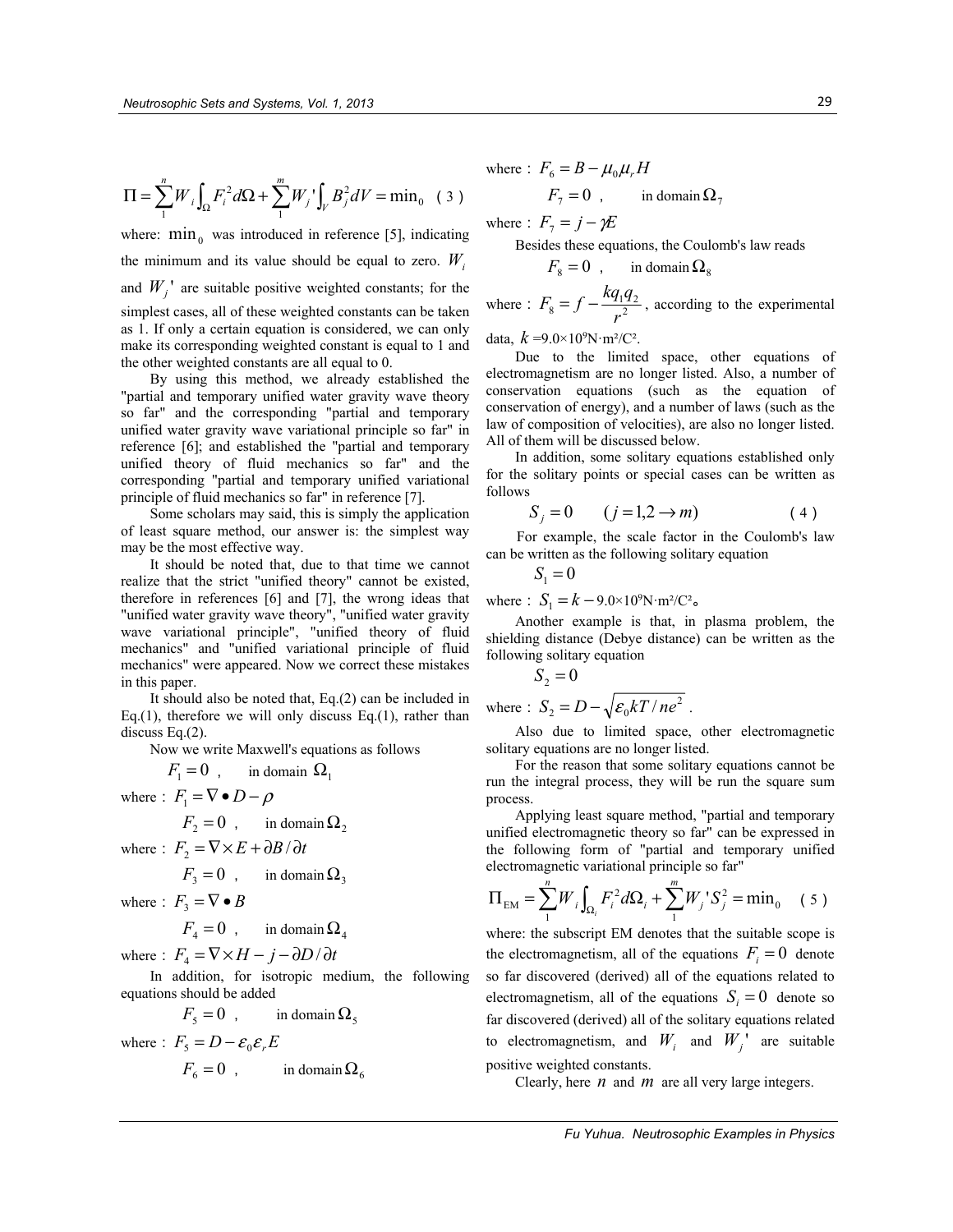### **5.2 Applying least square method to establish "partial and temporary unified gravitational theory so far"**

Firstly, it should be noted that, for different gravitational problems, the different formulas or different gravitational theories should be applied. The "universal gravitational formulas or equations" actually cannot be existed. For this conclusion, many scholars do not realize it. In addition, all of the different gravitational formulas can be written as the form of Eq.(1) (namely the form that the right side of the expression is equal to zero).

The first formula should be mentioned is Newton's universal gravitational formula

$$
F = -\frac{GMm}{r^2} \tag{6}
$$

It can be written as the following form

$$
F_1 = 0 \tag{6'}
$$

where :  $F_1 = F + \frac{24}{r^2}$  $F_1 = F + \frac{GMm}{r^2}$ 

Prof. Hu Ning derived an equation according to general relativity, with the help of Hu's equation and Binet's formula, in reference [8] we derived the following improved Newton's formula of universal gravitation

$$
F = -\frac{GMm}{r^2} - \frac{3G^2M^2mp}{c^2r^4}
$$
 (7)

where: G is gravitational constant, M and m are the masses of the two objects, r is the distance between the two objects, c is the speed of light, p is the half normal chord for the object m moving around the object M along with a curve, and the value of p is given by:  $p = a(1-e^2)$  (for ellipse),  $p = a$  (e<sup>2</sup>-1) (for hyperbola),  $p = y^2/2x$  (for parabola).

This formula can give the same results as given by general relativity for the problem of planetary advance of perihelion and the problem of gravitational defection of a photon orbit around the Sun.

It can be written as the following form

$$
F_2 = 0 \tag{7'}
$$

where :  $F_2 = F + \frac{2}{r^2} + \frac{2}{r^2}$  $2M^2$  $2^{-1}$   $\frac{1}{2}$ 3  $c^2r$  $G^2M^2$ mp *r*  $F_2 = F + \frac{GMm}{r^2} +$ 

It should be noted that, according to Eq.(6) and Eq.(7) the FTL can be existed.

In some cases, we should also consider the following gravitational formula including three terms

$$
F = -\frac{GMm}{r^2} \left(1 + \frac{3GMp}{c^2r^2} + \frac{wG^2M^2p^2}{c^4r^4}\right) \quad (8)
$$

where: w is a constant to be determined.

It can be written as the following form

$$
F_3 = 0 \tag{8'}
$$

where: 
$$
F_3 = F + \frac{GMm}{r^2} (1 + \frac{3GMp}{c^2 r^2} + \frac{wG^2 M^2 p^2}{c^4 r^4})
$$

But for the example that a small ball rolls along the inclined plane in the gravitational field of the Earth, all of the above mentioned formulas cannot be applied. In reference [5], we present the following gravitational formula with the variable dimension fractal form (the fractal dimension is variable, instead of constant).

$$
F = -GMm/r^{2-\delta} \tag{9}
$$

where :  $\delta = 1.206 \times 10^{-12} u$ , *u* is the horizon distance that the small ball rolls.

It can be written as the following form

$$
F_4 = 0 \tag{9'}
$$

where :  $F_4 = F + GMm/r^{2-\delta}$ 

In addition, the gravitational field equations of Einstein's theory of general relativity, and the gravitational formula and gravitational equations derived by other scholars, can also be written as the form of Eq.(1) (namely the form that the right side of the expression is equal to zero).

In some cases, when dealing with gravitational problem, we should also consider some principle of conservation, such as the principle of conservation of energy. Here we write the principle of conservation of energy as the form of Eq.(1) (namely the form that the right side of the expression is equal to zero). So do the other principles of conservation.

In references [9], we discussed two cases to apply the principle of conservation of energy directly and indirectly.

To apply the principle of conservation of energy directly is as follows.

Supposing that the initial total energy of a closed system is equal to  $W(0)$ , and for time *t* the total energy is equal to  $W(t)$ , then according to the principle of conservation of energy, it gives

$$
W(0) = W(t) \tag{10}
$$

It can be written as the following form

$$
F_{5} = \frac{W(t)}{W(0)} - 1 = 0
$$
 (11)

To apply the principle of conservation of energy indirectly is as follows.

Supposing that we are interested in a special physical quantity  $Q$ , not only it can be calculated by using the principle of conservation of energy, but also can be calculated by using other gravitational formula. For distinguishing the values, let's denote the value given by other laws as  $Q$ , while denote the value given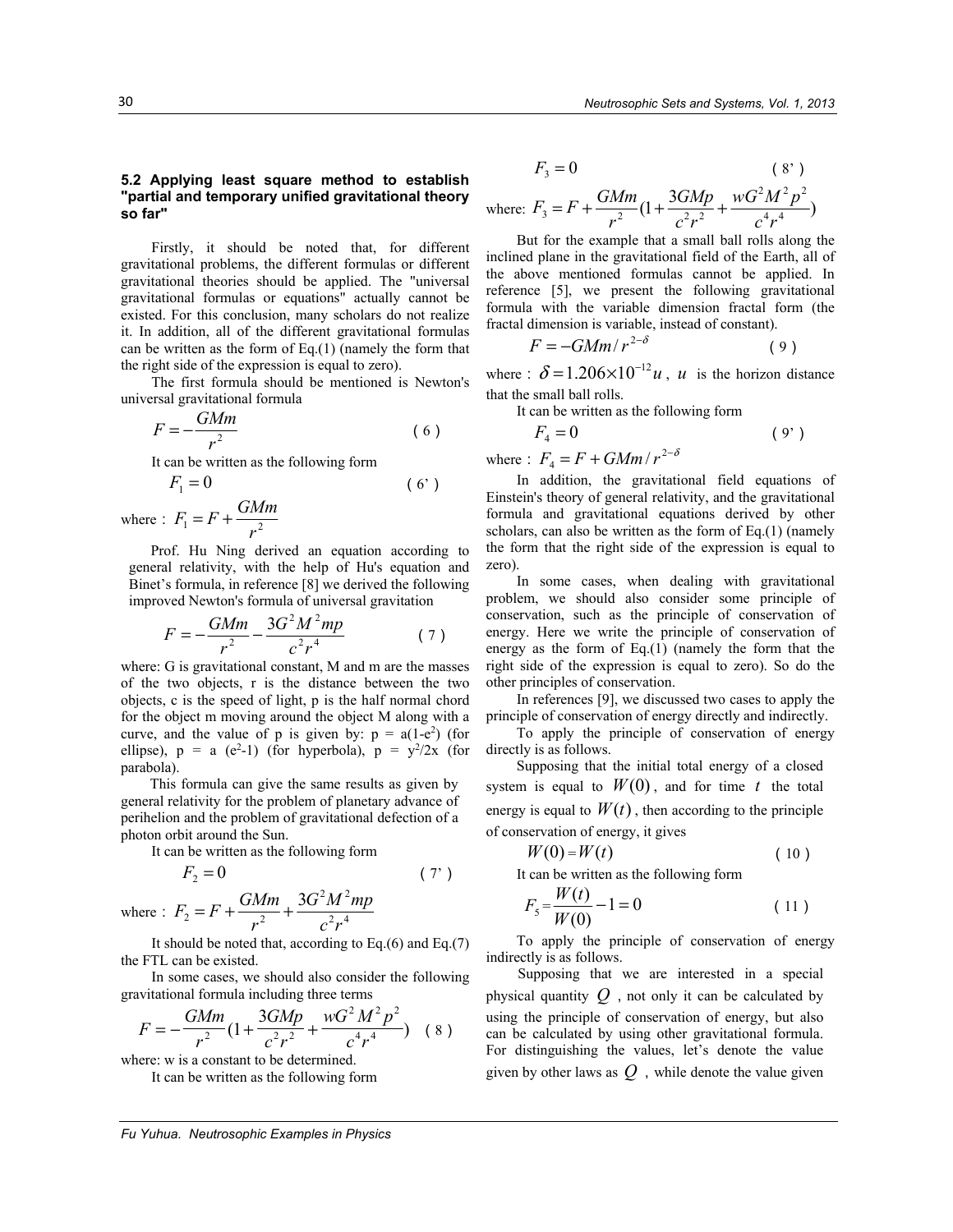by the principle of conservation of energy as  $Q'$ , then the equation to apply the principle of conservation of energy indirectly is as follows

$$
F_6 = \frac{Q}{Q'} - 1 = 0 \tag{12}
$$

Now we discuss some solitary equations established only for the solitary points or special cases.

The first one is the solitary equation about the gravitational constant. 11

$$
S_1 = G - 6.67 \times 10^{-11} \,\text{N} \cdot \text{m}^2/\text{kg}^2 = 0 \tag{13}
$$

The second one is considering the deflection angle for the problem of gravitational defection of a photon orbit around the Sun.

By using general relativity or improved Newton's formula of universal gravitation (namely Eq.(7)), the deflection angle  $\phi_0$  reads

$$
\phi_0 = 1.75
$$

However, according to the experiment, we should have  $\phi$  =1.77±0.20, taking the average, it gives

 $\phi = 1.77$ "

According to this expression, the corresponding solitary equation is as follows

$$
S_2 = \phi - 1.77" = 0 \tag{14}
$$

Other solitary equations include: the solitary equations established by the values of planetary advance of perihelion, the solitary equations established by the unusual values of gravity at different times during total solar eclipse, and the like. Due to the limited space, they are no longer listed.

 Applying least square method, "partial and temporary unified gravitational theory so far" can be expressed in the following form of "partial and temporary unified gravitational variational principle so far"

$$
\Pi_{\rm G} = \sum_{1}^{n} W_i \int_{\Omega_i} F_i^2 d\Omega_i + \sum_{1}^{m} W_j^{\dagger} S_j^2 = \min_0 \quad (15)
$$

where: the subscript G denotes that the suitable scope is the gravity, all of the equations  $F_i = 0$  denote so far discovered (derived) all of the equations related to gravity, all of the equations  $S_i = 0$  denote so far discovered (derived) all of the solitary equations related to gravity, and  $W_i$  and  $W_j$ <sup>'</sup> are suitable positive weighted constants.

It should be noted that, as we establish "partial and temporary unified theory so far" and the corresponding "partial and temporary unified variational principle so far", the including phenomenon is allowed. For example, the three terms gravitational formula Eq.(8) includes Eq.(7), while Eq.(7) includes Eq.(6). But we still consider these three equations simultaneously. This is because that, in some cases Eq.(7) is more convenient; as for Eq.(6), it is enough in most cases, moreover, putting Eq.(6) at the most prominent position, express our respect to Newton who is the greatest scientist in the history. In addition, the coexisting phenomenon is also allowed. For example, the gravitational formulas of classical mechanics, the gravitational field equations of Einstein's theory of general relativity, and the equations of other gravitational theories are coexisting. For the solution that is satisfying two or more than two theories simultaneously, or solving the problems in different fields simultaneously, and the like, we will discuss them in other papers (such solutions may only be reached with the method of variational principle).

Now we discuss the applications of variational principle Eq.(15).

Example 1. Setting  $W_2 = 1$  and  $W_1' = 1$  in variational principle Eq.(15), and other weighted constants are all equal to 0, namely applying Eq. $(7)$  and Eq. $(13)$  to derive the changing rule for the gravitational coefficient *G*' (instead of the gravitational constant *G* ) and make the gravitational formula in accordance with the inverse square law.

In references [10], changing Eq.(7) into the following form in accordance with the inverse square law

$$
F = -\frac{G'Mm}{r^2}
$$
  
It gives  

$$
-\frac{G'Mm}{r^2} = -\frac{GMm}{r^2} - \frac{3}{r^2}
$$

Then we have the changing rule for the gravitational coefficient *G*' as follows

$$
G' = G\left(1 + \frac{3GMp}{c^2r^2}\right) \tag{16}
$$

 $2,4$  $2M^2$ 

 $c^2r$  $G^2M^2$ mp

For problem of Mercury's advance of perihelion, we have

# $(1+5.0381\times10^{-8})$  $G \le G \le (1+1.1623\times10^{-7})$  $G$

For problem of gravitational defection of a photon orbit around the Sun, we have

 $G \leq G \leq 2.5G$ 

Example 2. Setting  $W_4 = 1$  and  $W_6 = 1$  in variational principle Eq.(15), and other weighted constants are all equal to 0, namely applying Eq.(9) and Eq.(12) to determine the unknown  $\delta$  in Eq.(9).

According to Eq.(12), variational principle Eq.(15) can be simplified into the following form applied the law of conservation of energy indirectly

$$
\Pi = \int_{x_1}^{x_2} \left(\frac{Q}{Q'} - 1\right)^2 dx = \min_0 \tag{17}
$$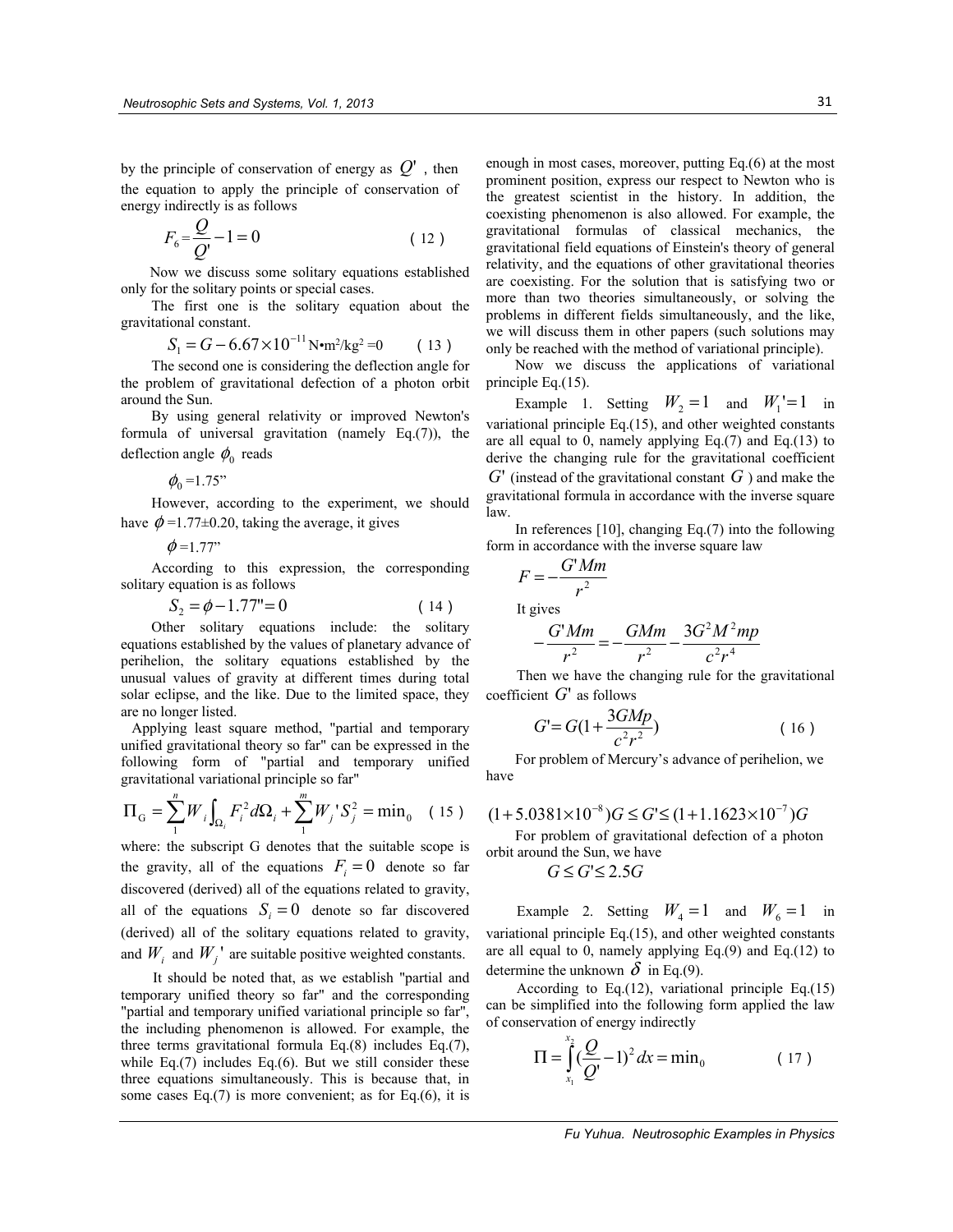The solution procedure can be found in reference [9]. For the final optimum approximate solution, the value of  $\Pi$  calculated by the improved universal gravitational formula and improved Newton's second law is equal to 0.1906446, it is only 0.033% of the value of  $\Pi_0$ calculated by the original universal gravitational formula and original Newton's second law.

Example 3. Setting  $W_3 = 1$  and  $W_2' = 1$  in variational principle Eq.(15), and other weighted constants are all equal to 0, namely applying Eq. $(8)$  and Eq. $(14)$  to determine the unknown *w* in Eq.(8).

The solution procedure can be found in reference [10], the final result is as follows.

The range of value of *w* is as follows 0.08571≤*w*≤0.42857 Taking the average, it gives *w*=0.25714

For the problem of gravitational defection of a photon orbit around the Sun, the general relativity cannot give the solution that is exactly equal to the experimental value, while the method presented in this paper can do so.

It should be noted that, for variation principle Eq.(15), if there is an exact solution, then its right side can be equal to 0, here the variational principle Eq.(15) is exactly equivalent to  $F_i = 0$  and  $S_i = 0$  (see example 1 and example 3). If there is only an approximate solution, the right side of variational principles Eq.(15) can only be approximately equal to 0, at this moment we can apply the appropriate optimization method to seek the best approximate solution, and the effect of the solution can be judged according to the extent that the value of  $\Pi$  is close to 0 (see example 2).

# **5.3 Other "partial and temporary unified theory so far", especially "partial and temporary unified theory of natural science so far"**

To extend the above mentioned method, we can get various "partial and temporary unified theory so far".

For unified dealing with the problems of four fundamental interactions, applying least square method, "partial and temporary unified theory of four fundamental interactions so far" can be expressed in the following form of "partial and temporary unified variational principle of four fundamental interactions so far"

$$
\Pi_{\text{G.E.S.W}} = \sum_{1}^{n} W_i \int_{\Omega_i} F_i^2 d\Omega_i + \sum_{1}^{m} W_j^{\dagger} S_j^2 = \min_0 (1
$$
8)

where: the subscript G.E.S.W denotes that the suitable scope is the four fundamental interactions, all of the

equations  $F_i = 0$  denote so far discovered (derived) all of the equations related to four fundamental interactions, all of the equations  $S_i = 0$  denote so far discovered (derived) all of the solitary equations related to four fundamental interactions, and  $W_i$  and  $W_j'$  are suitable positive weighted constants.

For unified dealing with the problems of natural science, applying least square method, "partial and temporary unified theory of natural science so far" can be expressed in the following form of "partial and temporary unified variational principle of natural science so far"

$$
\Pi_{\text{NATURE}} = \sum_{1}^{n} W_i \int_{\Omega_i} F_i^2 d\Omega_i + \sum_{1}^{m} W_j^{\dagger} S_j^2 = \min_0
$$
\n(19)

where: the subscript NATURE denotes that the suitable scope is all of the problems of natural science, all of the equations  $F_i = 0$  denote so far discovered (derived) all of the equations related to natural science, all of the equations  $S_i = 0$  denote so far discovered (derived) all of the solitary equations related to natural science, and  $W_i$  and  $W_j'$  are suitable positive weighted constants.

In this way, the theory of everything to express all of natural laws, described by Hawking that a single equation could be written on a T-shirt, is partially and temporarily realized in the form of "partial and temporary unified variational principle of natural science so far".

As already noted, for "partial and temporary unified theory so far" and the corresponding "partial and temporary unified variational principle so far", the including phenomenon and coexisting phenomenon are allowed. Here we would like to point out that, besides the including process and coexisting process, the neutrosophic one, namely the simplifying process is also allowed. For example, the first simplifying result of "partial and temporary unified theory of natural science so far" is "theory of conservation of energy", it can be expressed in the following form of "first simplifying variational principle for partial and temporary unified theory of natural science so far" (it is shorted as "variational principle of conservation of energy").

$$
\Pi_{\text{NATURE-1}}^{\text{SIMPLE-1}} = \int_{t_1}^{t_2} \left( W(t) / W(0) - 1 \right)^2 dt = \min_0 \quad (20)
$$

This "variational principle of conservation of energy" can be applied for unified dealing with many problems in physics, mechanics, astronomy, biology, engineering, and even many issues in social science. For example, in reference [11], based on "theory of conservation of energy", for some cases we derived Newton's second law, the law of universal gravitation, and the like.